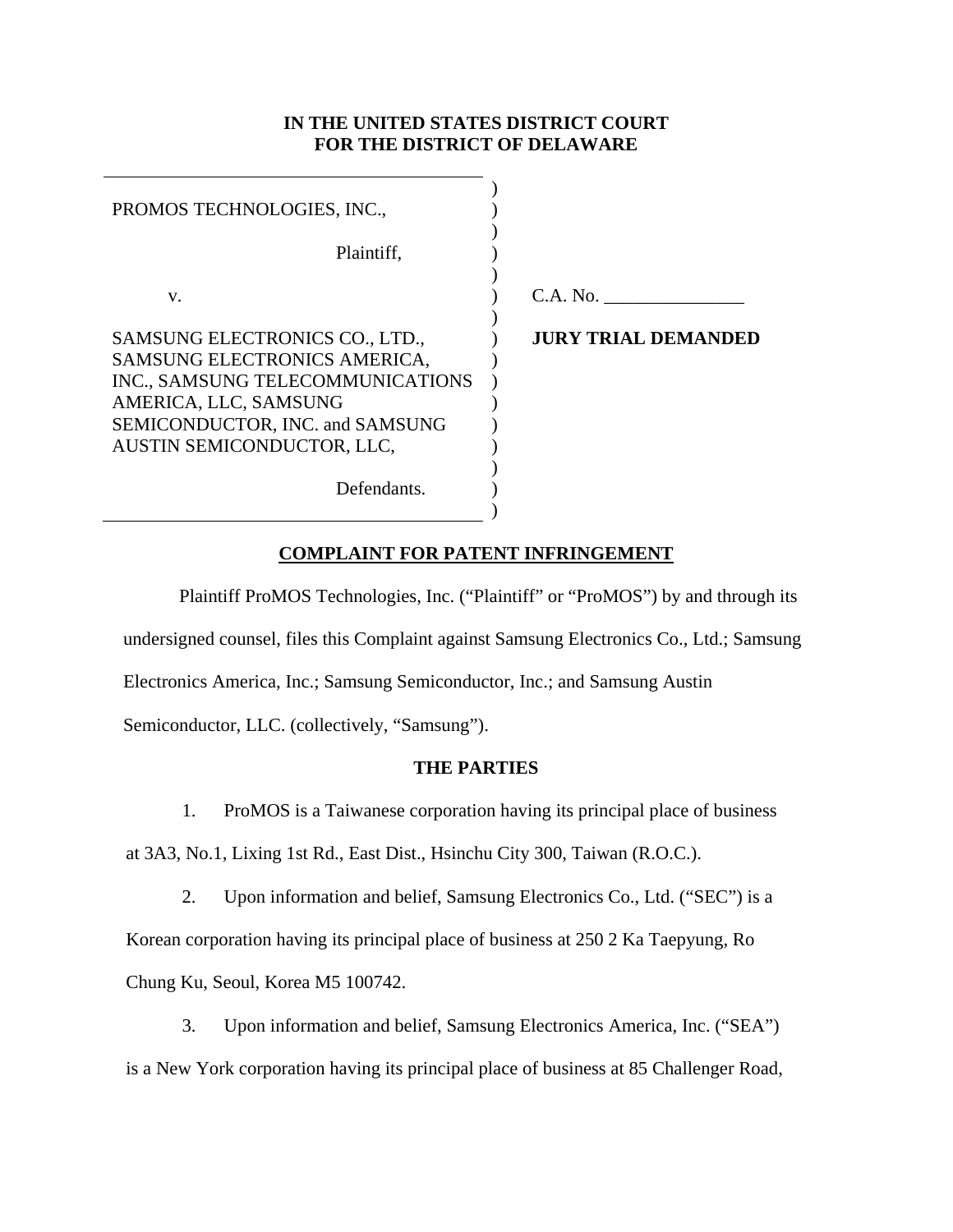Ridgefield Park, New Jersey 07660. Upon information and belief, SEA is a whollyowned subsidiary of SEC.

4. Upon information and belief, Samsung Semiconductor, Inc. ("SSI") is a California corporation having its principal place of business at 3655 North First Street, San Jose, California 95134 or 601 McCarthy Blvd., Milpitas, California 95035. Upon information and belief, SSI is a subsidiary of SEA.

5. Upon information and belief, Samsung Austin Semiconductor, LLC. ("SAS") is a Delaware limited liability corporation having its principal place of business at 12100 Samsung Boulevard, Austin, Texas 78754. Upon information and belief, SAS is a wholly-owned subsidiary of SSI.

6. Upon information and belief, Samsung has conducted and regularly conducts business within this District, has purposefully availed itself of the privileges of conducting business in this District, and has sought protection and benefit from the laws of the State of Delaware.

## **JURISDICTION AND VENUE**

7. This action arises under the Patent Laws of the United States, 35 U.S.C. § 1, *et seq*., including but not limited to 35 U.S.C. §§ 271, 281, 283, 284, and 285. This Court has subject matter jurisdiction over this case for patent infringement under 28 U.S.C. §§ 1331 and 1338(a).

8. This Court has personal jurisdiction over SEC. SEC is amenable to service of summons for this action. Furthermore, personal jurisdiction over SEC in this action comports with due process. SEC has conducted and regularly conducts business within the United States and this District. SEC has purposefully availed itself of the privileges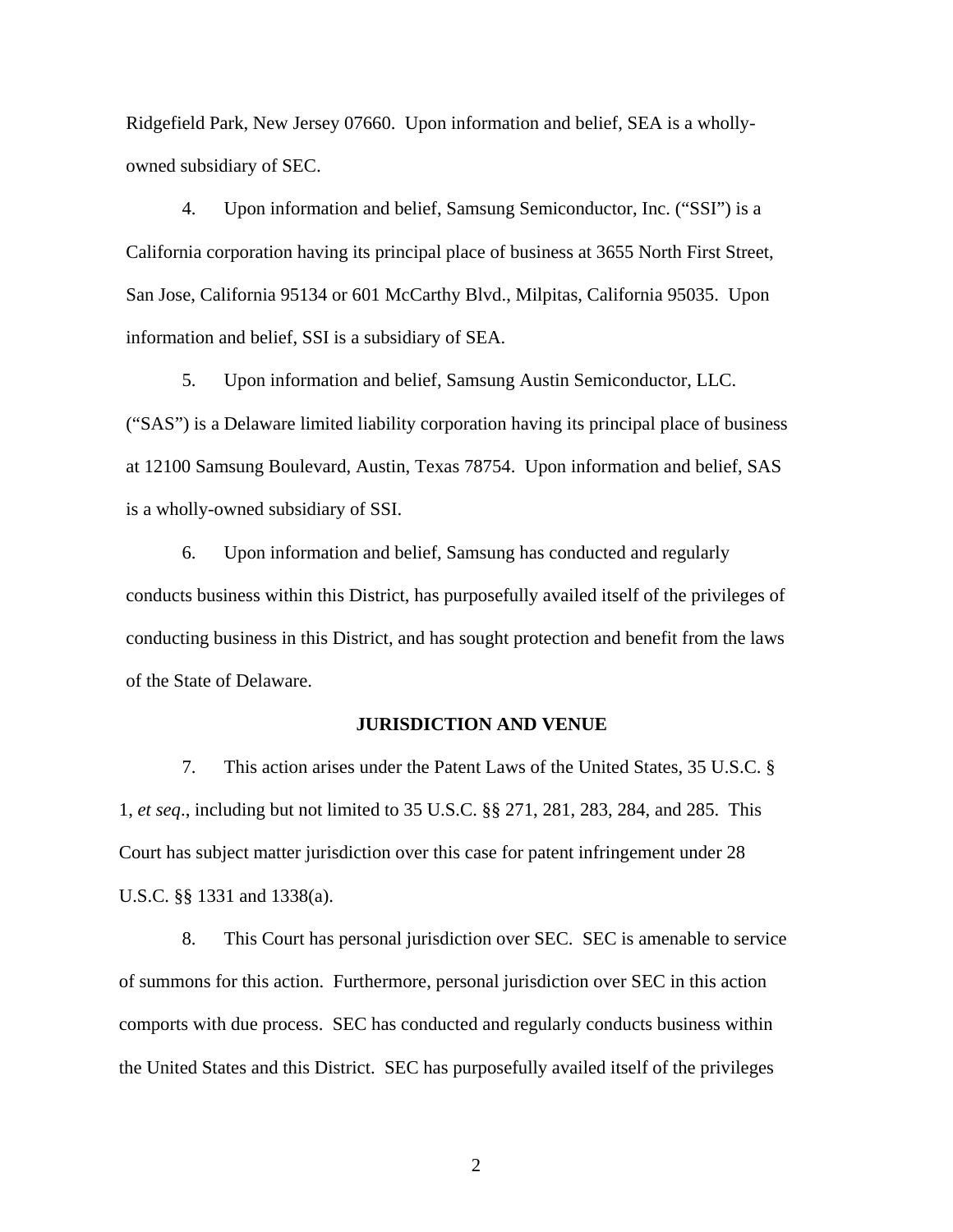of conducting business in the United States, and more specifically in the State of Delaware and this District. SEC has sought protection and benefit from the laws of the State of Delaware by forming one of its United States affiliates in this District and/or by placing infringing products into the stream of commerce through an established distribution channel with the awareness and/or intent that they will be purchased by consumers in this District.

9. SEC – directly or through intermediaries (including distributors, retailers, and others), subsidiaries, alter egos, and/or agents – ships, distributes, offers for sale, and/or sells its products in the United States and this District. SEC has purposefully and voluntarily placed one or more of its infringing products into the stream of commerce with the awareness and/or intent that they will be purchased by consumers in this District. SEC knowingly and purposefully ships infringing products into and within this District through an established distribution channel. These infringing products have been and continue to be purchased by consumers in this District. Upon information and belief, through those activities, SEC has committed the tort of patent infringement in this District.

10. This Court has personal jurisdiction over SEA. SEA is amenable to service of summons for this action. Furthermore, personal jurisdiction over SEA in this action comports with due process. SEA has conducted and regularly conducts business within the United States and this District. SEA has purposefully availed itself of the privileges of conducting business in the United States, and more specifically in the State of Delaware and this District. SEA has sought protection and benefit from the laws of the State of Delaware by forming one of its United States affiliates in this District and/or by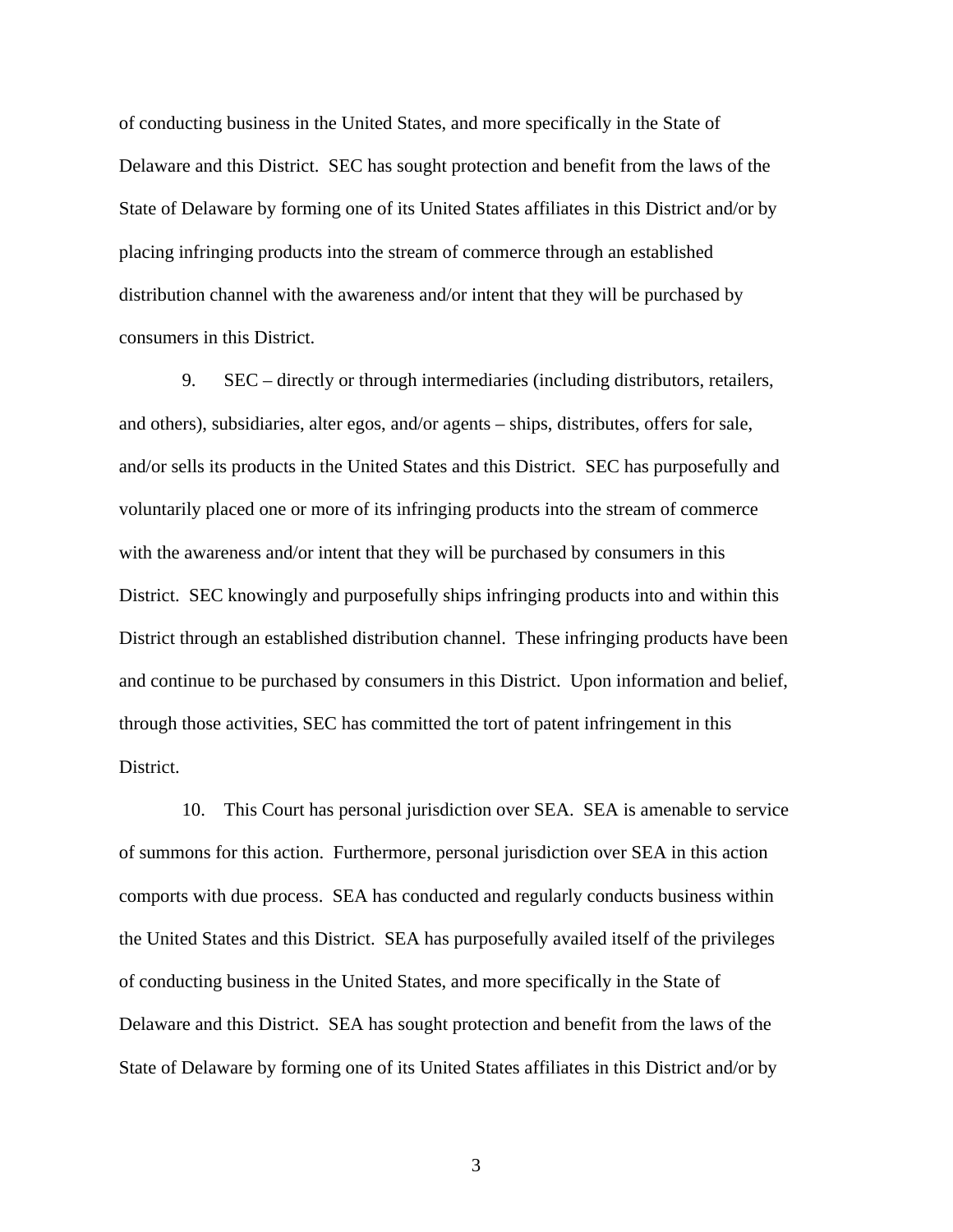placing infringing products into the stream of commerce through an established distribution channel with the awareness and/or intent that they will be purchased by consumers in this District.

11. SEA – directly or through intermediaries (including distributors, retailers, and others), subsidiaries, alter egos, and/or agents – ships, distributes, offers for sale, and/or sells its products in the United States and this District. SEA has purposefully and voluntarily placed one or more of its infringing products into the stream of commerce with the awareness and/or intent that they will be purchased by consumers in this District. SEA knowingly and purposefully ships infringing products into and within this District through an established distribution channel. These infringing products have been and continue to be purchased by consumers in this District. Upon information and belief, through those activities, SEA has committed the tort of patent infringement in this District.

12. This Court has personal jurisdiction over SSI. SSI is amenable to service of summons for this action. Furthermore, personal jurisdiction over SSI in this action comports with due process. SSI has conducted and regularly conducts business within the United States and this District. SSI has purposefully availed itself of the privileges of conducting business in the United States, and more specifically in the State of Delaware and this District. SSI has sought protection and benefit from the laws of the State of Delaware by placing infringing products into the stream of commerce through an established distribution channel with the awareness and/or intent that they will be purchased by consumers in this District.

13. SSI – directly or through intermediaries (including distributors, retailers,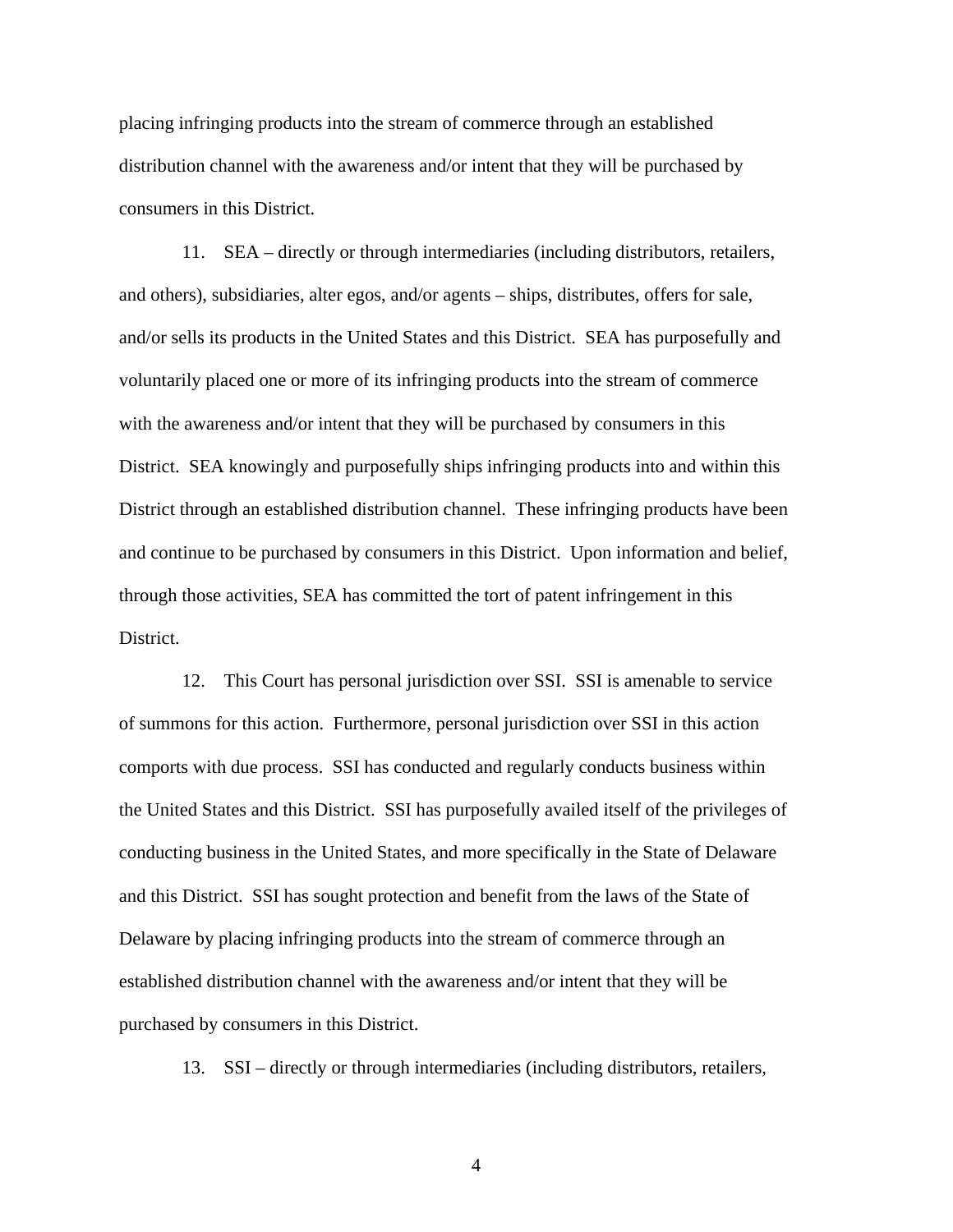and others), subsidiaries, alter egos, and/or agents – ships, distributes, offers for sale, and/or sells its products in the United States and this District. SSI has purposefully and voluntarily placed one or more of its infringing products into the stream of commerce with the awareness and/or intent that they will be purchased by consumers in this District. SSI knowingly and purposefully ships infringing products into and within this District through an established distribution channel. These infringing products have been and continue to be purchased by consumers in this District. Upon information and belief, through those activities, SSI has committed the tort of patent infringement in this District.

14. This Court has personal jurisdiction over SAS because SAS is an LLC organized under the laws of Delaware. SAS is amenable to service of summons for this action. Furthermore, personal jurisdiction over SAS in this action comports with due process. SAS has conducted and regularly conducts business within the United States and this District. SAS has purposefully availed itself of the privileges of conducting business in the United States, and more specifically in the State of Delaware and this District. SAS has sought protection and benefit from the laws of the State of Delaware by forming in this District.

15. SAS – directly or through intermediaries (including distributors, retailers, and others), subsidiaries, alter egos, and/or agents – ships, distributes, offers for sale, and/or sells its products in the United States and this District. SAS has purposefully and voluntarily placed one or more of its infringing products into the stream of commerce with the awareness and/or intent that they will be purchased by consumers in this District. SAS knowingly and purposefully ships infringing products into and within this District through an established distribution channel. These infringing products have been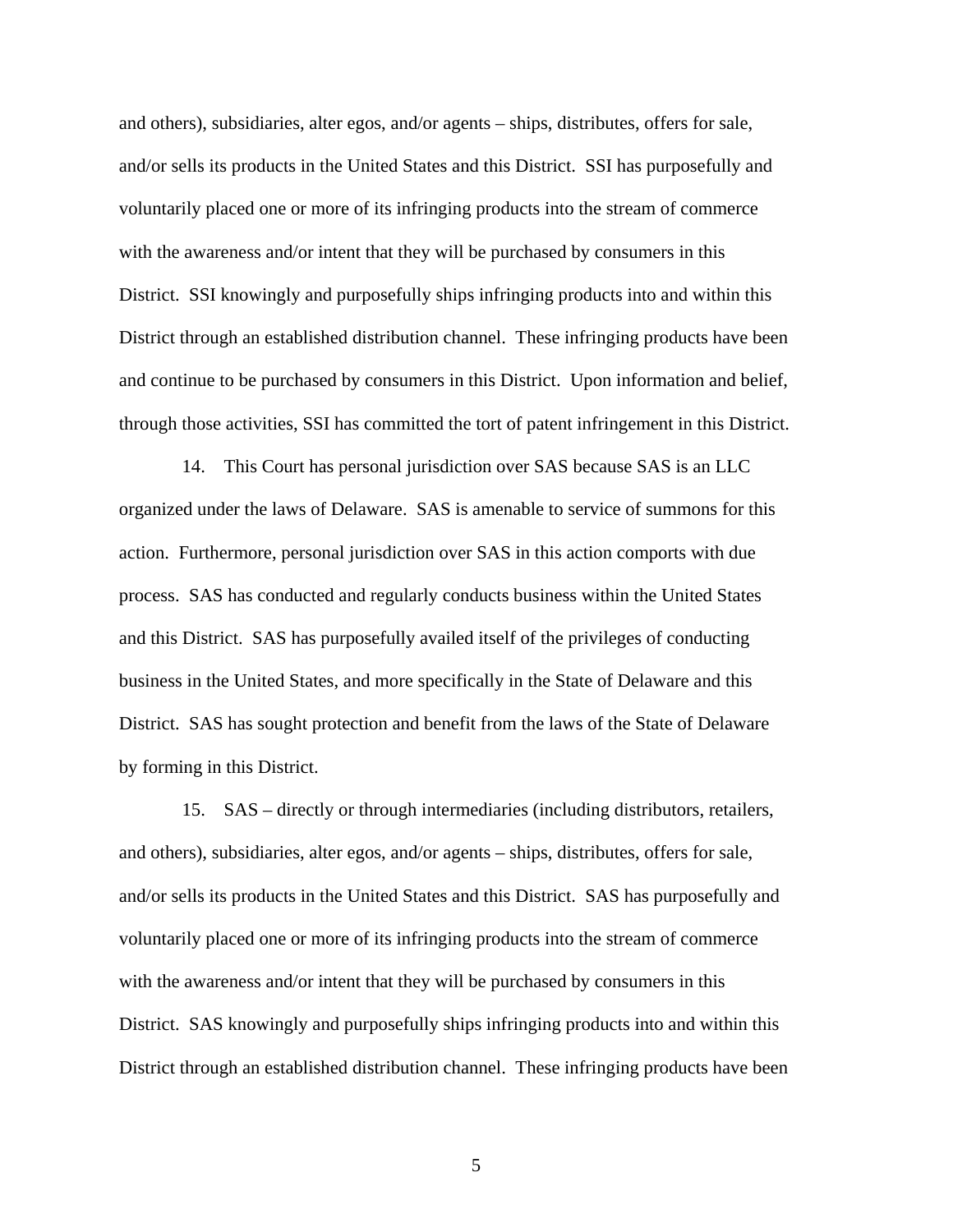and continue to be purchased by consumers in this District. Upon information and belief, through those activities, SAS has committed the tort of patent infringement in this District.

16. Venue is proper in this Court according to the venue provisions set forth by 28 U.S.C. §§ 1391(b)-(d) and 1400(b). Samsung is subject to personal jurisdiction in this District, and therefore is deemed to reside in this District for purposes of venue. Upon information and belief, Samsung has committed acts within this District giving rise to this action and does business in this District, including but not limited to making sales in this District, providing service and support to its respective customers in this District and/or operating an interactive website, available to persons in this District, that advertises, markets, and/or offers for sale infringing products.

## **BACKGROUND**

17. U.S. Patent No. 6,088,270 titled "Sense Amplifier with Local Write Drivers" (the "270 patent") was duly and legally issued by the U.S. Patent and Trademark Office on July 11, 2000. Kim Hardee is the inventor listed on the '270 patent. The '270 patent has been assigned to Plaintiff, and Plaintiff holds all rights, title, and interest in the '270 patent. A true and correct copy of the '270 patent is attached as Exhibit A and made a part hereof.

18. U.S. Patent No. 6,195,302 titled "Dual Slope Sense Clock Generator" (the "302 patent") was duly and legally issued by the U.S. Patent and Trademark Office on February 27, 2001. Kim Hardee is the inventor listed on the '302 patent. The '302 patent has been assigned to Plaintiff, and Plaintiff holds all rights, title, and interest in the '302 patent. A true and correct copy of the '302 patent is attached as Exhibit B and made a part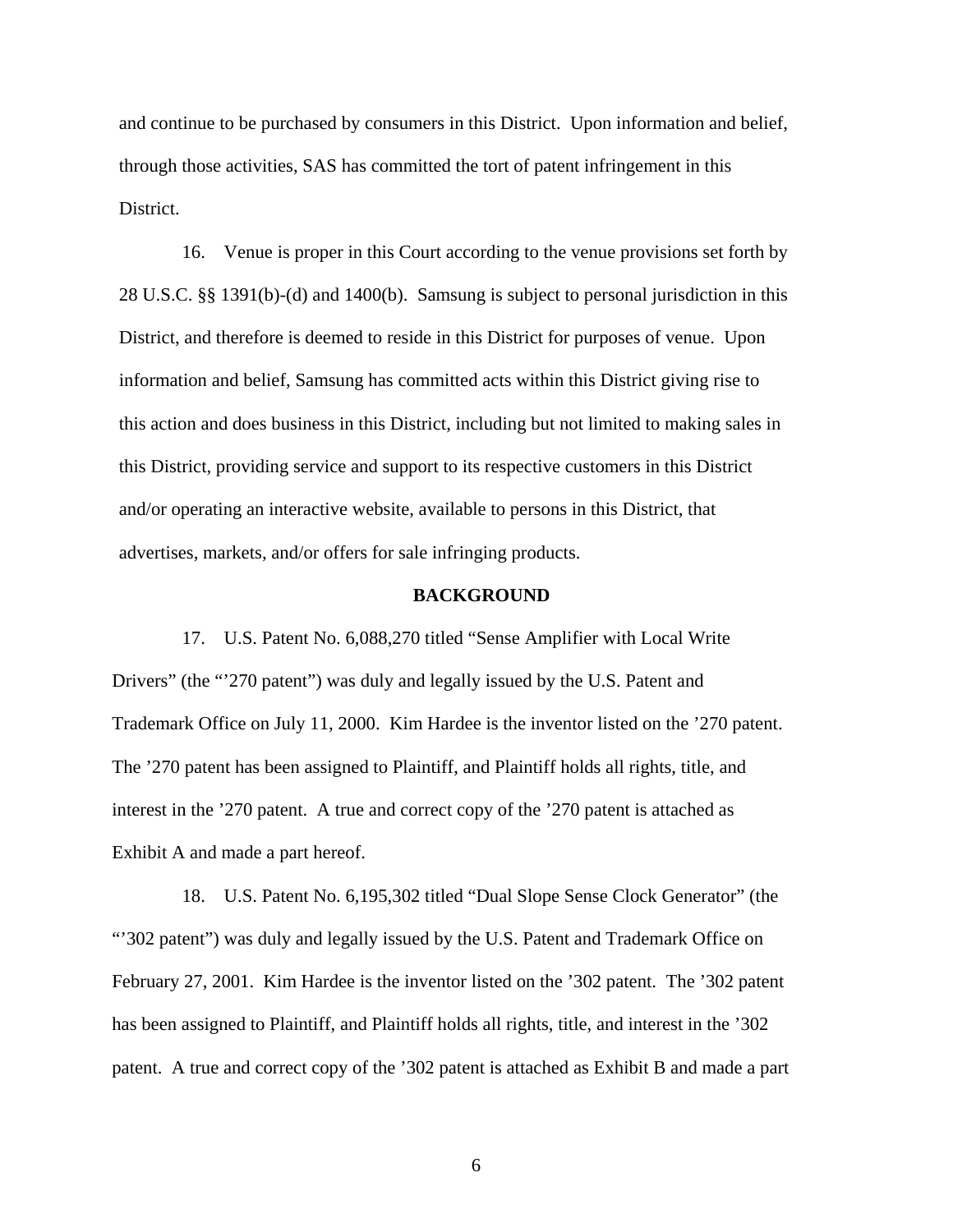hereof.

19. U.S. Patent No. 5,761,112 titled "Charge Storage for Sensing Operations in a DRAM" (the "'112 patent") was duly and legally issued by the U.S. Patent and Trademark Office on June 2, 1998. Michael Murray, Lawrence Liu, and Li-Chun Li are the inventors listed on the '112 patent. The '112 patent has been assigned to Plaintiff, and Plaintiff holds all rights, title, and interest in the '112 patent. A true and correct copy of the '112 patent is attached as Exhibit C and made a part hereof.

20. U.S. Patent No. 6,020,259 titled "Method of Forming a Tungsten-Plug Contact for a Semiconductor Device" (the "'259 patent") was duly and legally issued by the U.S. Patent and Trademark Office on February 1, 2000. Hsi-Chieh Chen, Guan-Jiun Yi, Wen-Cheng Tu, and Kuo-Lun Tseng are the inventors listed on the '259 patent. The '259 patent has been assigned to Plaintiff, and Plaintiff holds all rights, title, and interest in the '259 patent. A true and correct copy of the '259 patent is attached as Exhibit D and made a part hereof.

21. U.S. Patent No. 6,699,789 titled "Metallization Process to Reduce Stress Between Al-Cu Layer and Titanium Nitride Layer" (the "'789 patent") was duly and legally issued by the U.S. Patent and Trademark Office on March 2, 2004. Zhih-Sheng Yang, Chung-Yan Cheng, Ying-Yan Huang, and Jason C. S. Chu are the inventors listed on the '789 patent. The '789 patent has been assigned to Plaintiff, and Plaintiff holds all rights, title, and interest in the '789 patent. A true and correct copy of the '789 patent is attached as Exhibit E and made a part hereof.

22. U.S. Patent No. 6,849,897 titled "Transistor Including SION Buffer Layer" (the "'897 patent") was duly and legally issued by the U.S. Patent and Trademark Office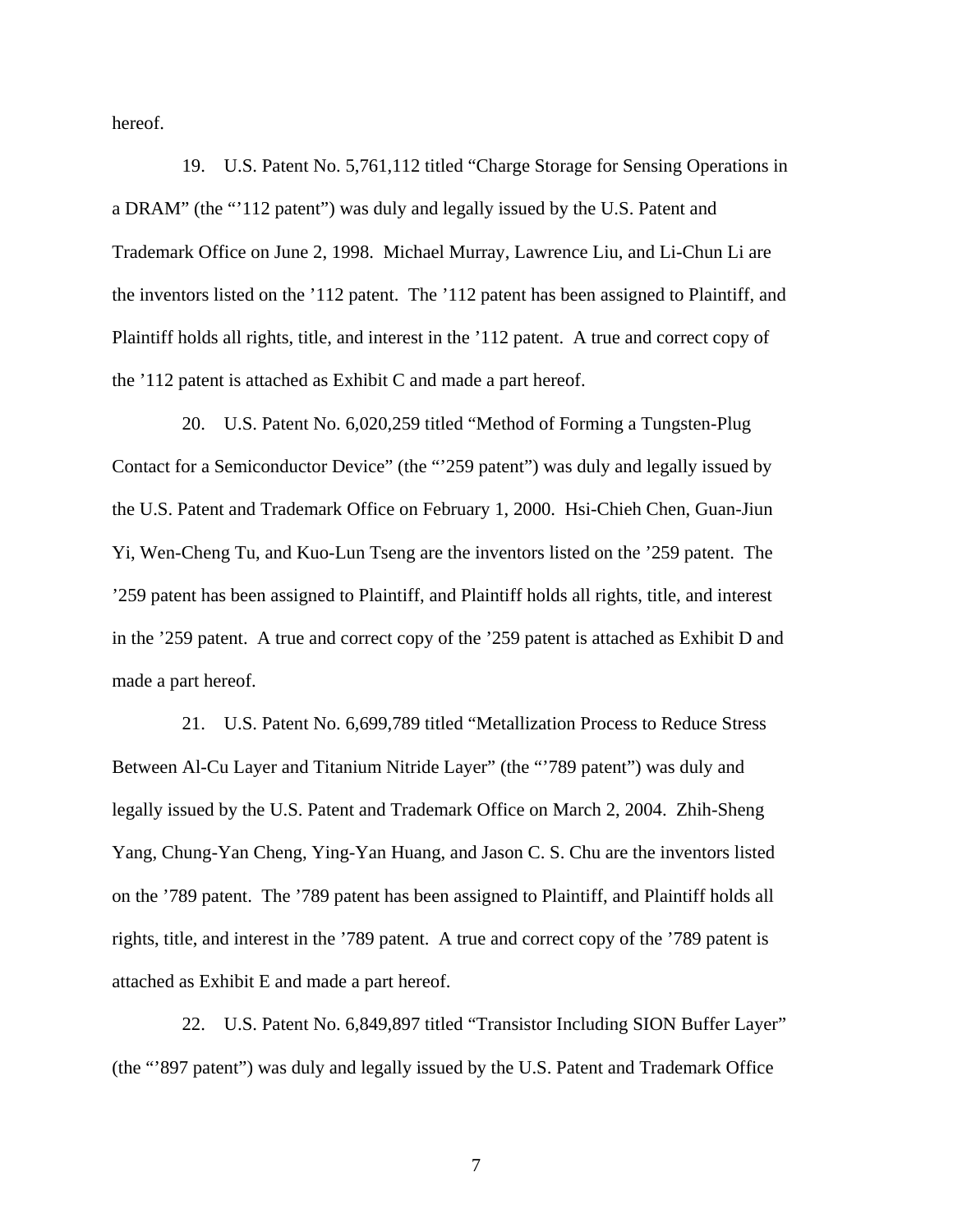on February 1, 2005. Zhong Dong and Chuck Jang are the inventors listed on the '897 patent. The '897 patent has been assigned to Plaintiff, and Plaintiff holds all rights, title, and interest in the '897 patent. A true and correct copy of the '897 patent is attached as Exhibit F and made a part hereof.

## **COUNT I**

#### **Patent Infringement of U.S. Patent No. 6,088,270**

23. Plaintiff repeats and re-alleges each and every allegation of paragraphs 1-22 as though fully set forth herein.

24. Upon information and belief, Samsung has been and is directly infringing the '270 patent under 35 U.S.C. § 271(a) by, without authority, making, using, offering to sell, and/or selling within the United States and/or importing into the United States Samsung dynamic random-access memories ("DRAM") that include all of the limitations of one or more claims of the '270 patent, either literally or under the doctrine of equivalents, and/or products containing those Samsung DRAM including but not limited to: smartphones, tablets, desktop PCs, notebook PCs, smart TVs, and monitors.

25. Upon information and belief, Samsung had knowledge of the '270 patent and its infringing conduct at least since July 31, 2015 when Samsung was placed on notice of its infringement in a letter sent to representatives of Samsung.

26. Upon information and belief, Samsung's acts of infringement of the '270 patent have been willful. Samsung was notified of its infringement at least as early as July 31, 2015 and, since then, Samsung has acted with an objectively high likelihood that its actions constitute infringement of the '270 patent by refusing to take a license and continuing its infringing activity.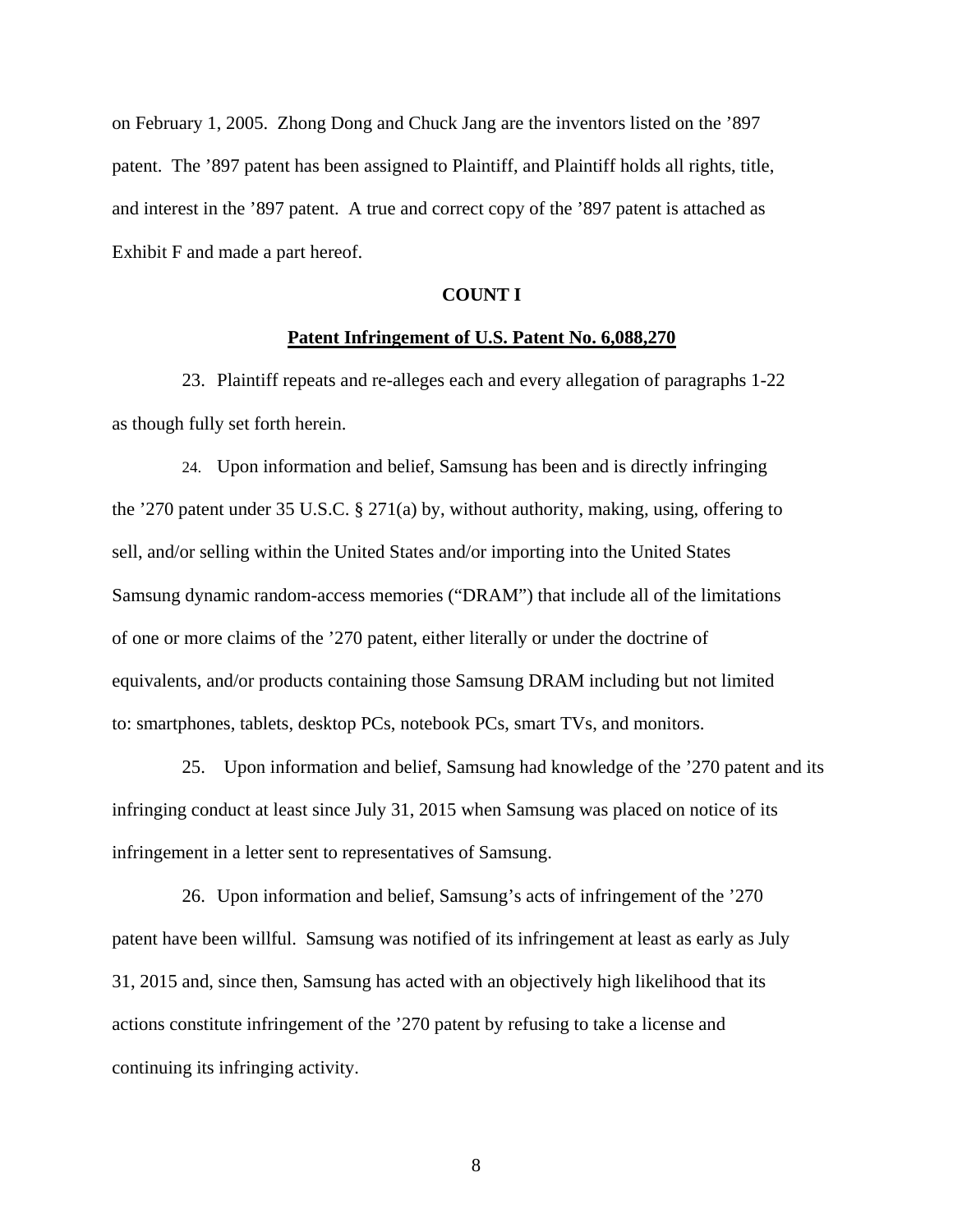#### **COUNT II**

## **Patent Infringement of U.S. Patent No. 6,195,302**

27. Plaintiff repeats and re-alleges each and every allegation of paragraphs 1-26 as though fully set forth herein.

28. Upon information and belief, Samsung has been and is directly infringing the '302 patent under 35 U.S.C. § 271(a) by, without authority, making, using, offering to sell, and/or selling within the United States and/or importing into the United States Samsung DRAM that include all of the limitations of one or more claims of the '302 patent, either literally or under the doctrine of equivalents, and/or products containing those Samsung DRAM including but not limited to: smartphones, tablets, desktop PCs, notebook PCs, Smart TVs, and monitors.

29. Upon information and belief, Samsung has been and is indirectly infringing the '302 patent by contributing to infringement under 35 U.S.C. § 271(c) by, without authority, offering to sell and/or selling within the United States and/or importing into the United States Samsung DRAM that practice all of the limitations of one or more claims of the '302 patent, either literally or under the doctrine of equivalents, and/or products containing those Samsung DRAM including but not limited to: smartphones, tablets, desktop PCs, notebook PCs, Smart TVs, and monitors.

30. Upon information and belief, Samsung had knowledge of the '302 patent and its infringing conduct at least since July 31, 2015 when Samsung was placed on notice of its infringement in a letter sent to representatives of Samsung.

31. Upon information and belief, since at least July 31, 2015, when Plaintiff placed Samsung on notice of its infringement, Samsung has contributed to infringement, under 35 U.S.C. § 271(c), by selling, offering to sell, and importing DRAM that are apparatuses for use in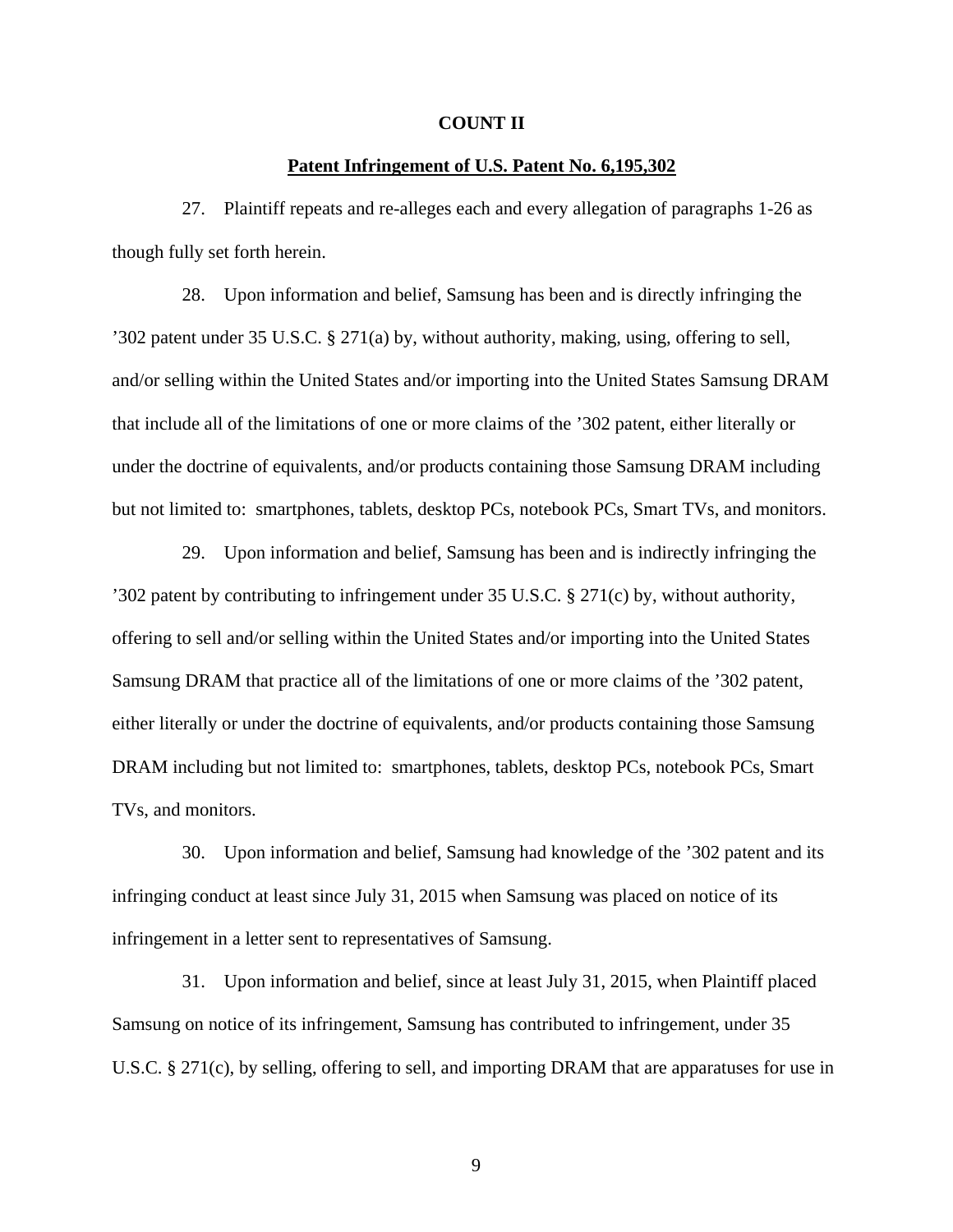practicing the '302 patent, have no substantial non-infringing uses, and are known by Samsung to be especially made or especially adapted for use in what constitutes infringement of the '302 patent. The infringing DRAM are specifically suited for infringement of the '302 patent and cannot be used in a manner that does not infringe the '302 patent. The circuitry in the DRAM is especially made to infringe the '302 patent, and simply by using the DRAM at least one claim of the '302 patent is practiced. Upon information and belief, users of Samsung DRAM and products containing Samsung DRAM directly infringe the '302 patent by using the DRAM to practice the patented process in the United States.

32. Upon information and belief, Samsung's acts of infringement of the '302 patent have been willful. Samsung was notified of its infringement at least as early as July 31, 2015 and, since then, Samsung has acted with an objectively high likelihood that its actions constitute infringement of the '302 patent by refusing to take a license and continuing its infringing activity.

#### **COUNT III**

#### **Patent Infringement of U.S. Patent No. 5,761,112**

33. Plaintiff repeats and re-alleges each and every allegation of paragraphs 1-32 as though fully set forth herein.

34. Upon information and belief, Samsung has been and is directly infringing the '112 patent under 35 U.S.C. § 271(a) by, without authority, making, using, offering to sell, and/or selling within the United States and/or importing into the United States Samsung DRAM that include all of the limitations of one or more claims of the '112 patent, either literally or under the doctrine of equivalents, and/or products containing those Samsung DRAM including but not limited to: smartphones, tablets, desktop PCs, notebook PCs, Smart TVs, and monitors.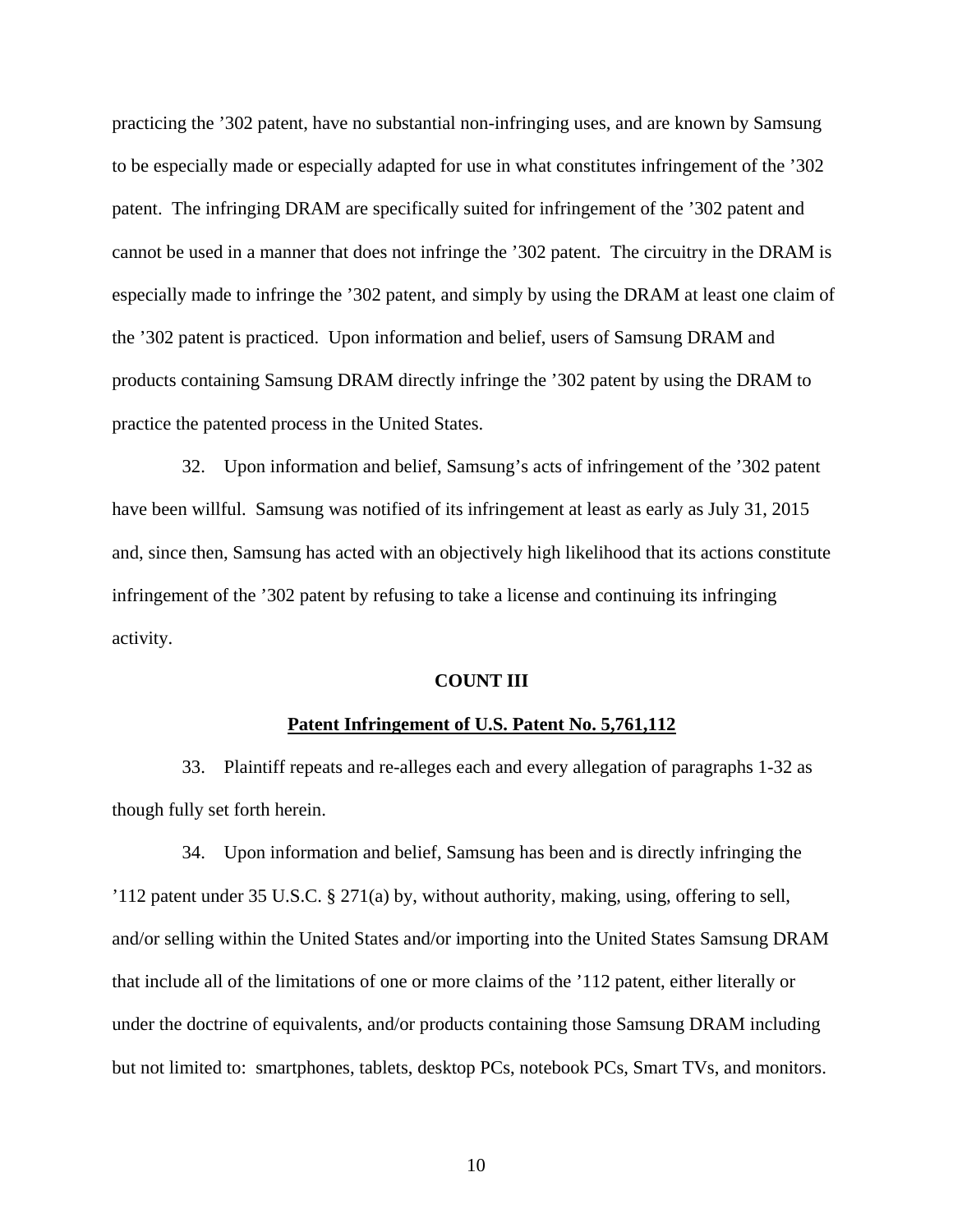35. Upon information and belief, Samsung has been and is indirectly infringing the '112 patent by contributing to infringement under 35 U.S.C. § 271(c) by, without authority, offering to sell and/or selling within the United States and/or importing into the United States Samsung DRAM that practice all of the limitations of one or more claims of the '112 patent, either literally or under the doctrine of equivalents, and/or products containing those Samsung DRAM including but not limited to: smartphones, tablets, desktop PCs, notebook PCs, Smart TVs, and monitors.

36. Upon information and belief, Samsung had knowledge of the '112 patent and its infringing conduct at least since July 31, 2015 when Samsung was placed on notice of its infringement in a letter sent to representatives of Samsung.

37. Upon information and belief, since at least July 31, 2015, when Plaintiff placed Samsung on notice of its infringement, Samsung has contributed to infringement, under 35 U.S.C. § 271(c), by selling, offering to sell, and importing DRAM that are apparatuses for use in practicing the '112 patent, have no substantial non-infringing uses, and are known by Samsung to be especially made or especially adapted for use in what constitutes infringement of the '112 patent. The infringing DRAM are specifically suited for infringement of the '112 patent and cannot be used in a manner that does not infringe the '112 patent. The circuitry in the DRAM is especially made to infringe the '112 patent, and simply by using the DRAM at least one claim of the '112 patent is practiced. Upon information and belief, users of Samsung DRAM and products containing Samsung DRAM directly infringe the '112 patent by using the DRAM to practice the patented process in the United States.

38. Upon information and belief, Samsung's acts of infringement of the '112 patent have been willful. Samsung was notified of its infringement at least as early as July 31, 2015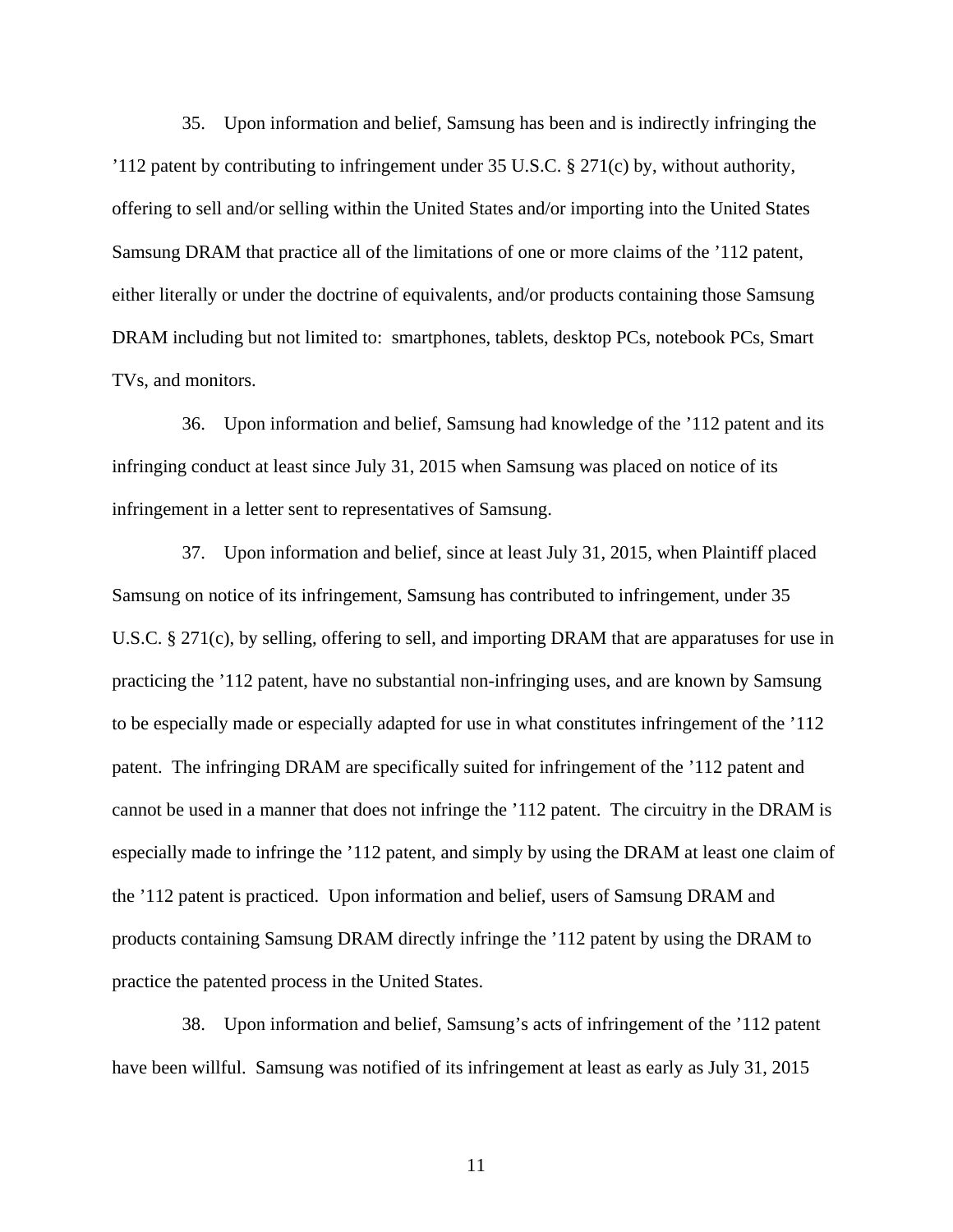and, since then, Samsung has acted with an objectively high likelihood that its actions constitute infringement of the '112 patent by refusing to take a license and continuing its infringing activity.

## **COUNT IV**

## **Patent Infringement of U.S. Patent No. 6,020,259**

39. Plaintiff repeats and re-alleges each and every allegation of paragraphs 1-38 as though fully set forth herein.

40. Upon information and belief, Samsung has been and is directly infringing the '259 patent under 35 U.S.C. § 271(a) by making Samsung flash memories using within the United States, without authority, a process practicing all of the limitations of one or more claims of the '259 patent, either literally or under the doctrine of equivalents.

41. Upon information and belief, Samsung has been and is directly infringing the '259 patent under 35 U.S.C. § 271(g) by, without authority, importing into the United States and/or offering to sell, selling, and/or using within the United States Samsung flash memories and/or products containing Samsung flash memories including but not limited to stand-alone flash devices, smartphones, tablets, and PCs, where those Samsung flash memories are made by a process practicing all of the limitations of one or more claims of the '259 patent, either literally or under the doctrine of equivalents.

42. Upon information and belief, Samsung had knowledge of the '259 patent and its infringing conduct at least since July 31, 2015 when Samsung was placed on notice of its infringement in a letter sent to representatives of Samsung.

43. Upon information and belief, Samsung's acts of infringement of the '259 patent have been willful. Samsung was notified of its infringement at least as early as July 31, 2015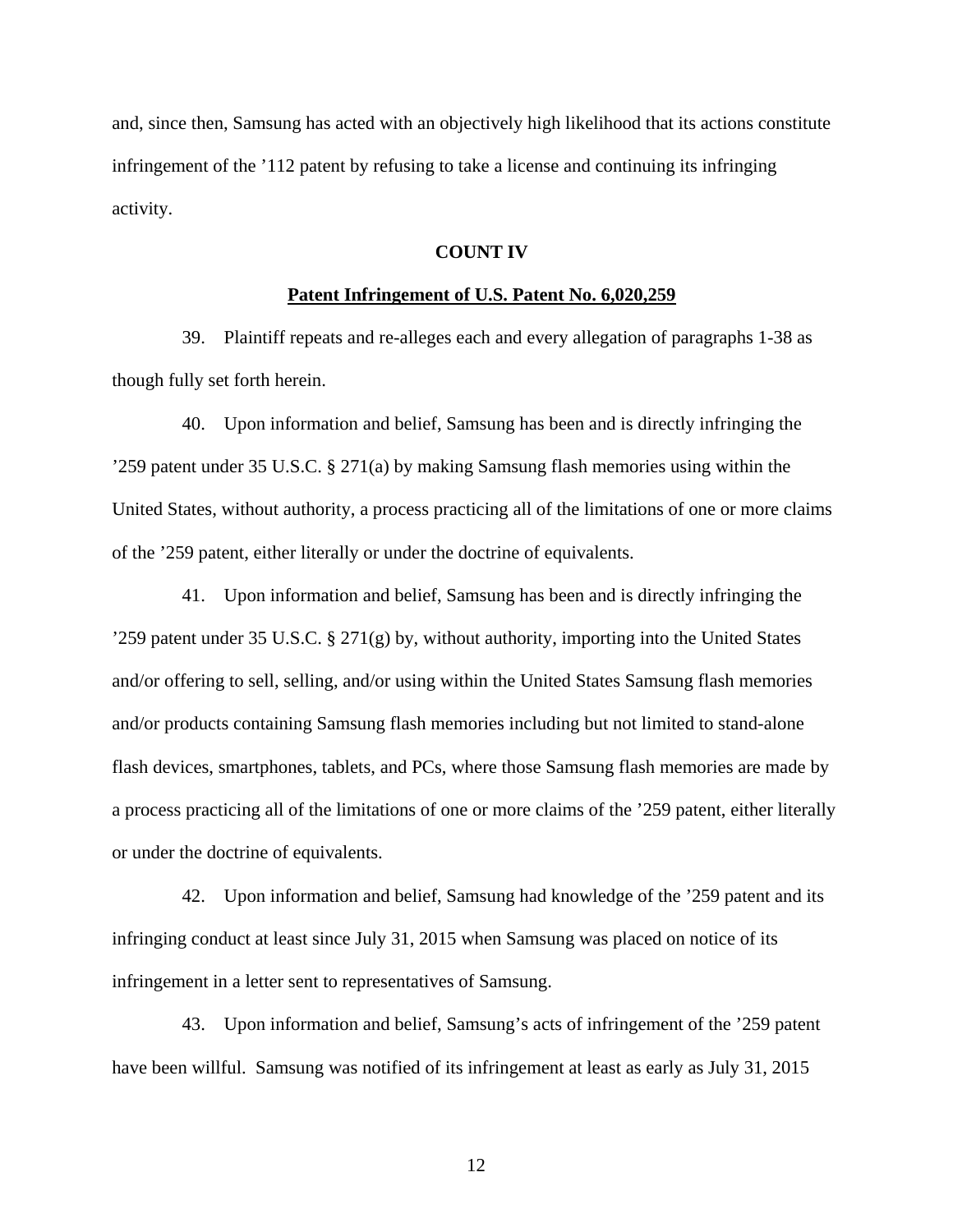and, since then Samsung has acted with an objectively high likelihood that its actions constitute infringement of the '259 patent by refusing to take a license and continuing its infringing activity.

#### **COUNT V**

## **Patent Infringement of U.S. Patent No. 6,699,789**

44. Plaintiff repeats and re-alleges each and every allegation of paragraphs 1-43 as though fully set forth herein.

45. Upon information and belief, Samsung has been and is directly infringing the '789 patent under 35 U.S.C. § 271(a) by making Samsung DRAM using within the United States, without authority, a process practicing all of the limitations of one or more claims of the '789 patent, either literally or under the doctrine of equivalents.

46. Upon information and belief, Samsung has been and is directly infringing the '789 patent under 35 U.S.C. § 271(g) by, without authority, importing into the United States and/or offering to sell, selling, and/or using within the United States Samsung DRAM and/or products containing Samsung DRAM, including but not limited to smartphones, tablets, desktop PCs, notebook PCs, Smart TVs, and monitors, where those Samsung DRAM are made by a process practicing all of the limitations of one or more claims of the '789 patent, either literally or under the doctrine of equivalents.

47. Upon information and belief, Samsung had knowledge of the '789 patent and its infringing conduct at least since July 31, 2015 when Samsung was placed on notice of its infringement in a letter sent to representatives of Samsung.

48. Upon information and belief, Samsung's acts of infringement of the '789 patent have been willful. Samsung was notified of its infringement at least as early as July 31, 2015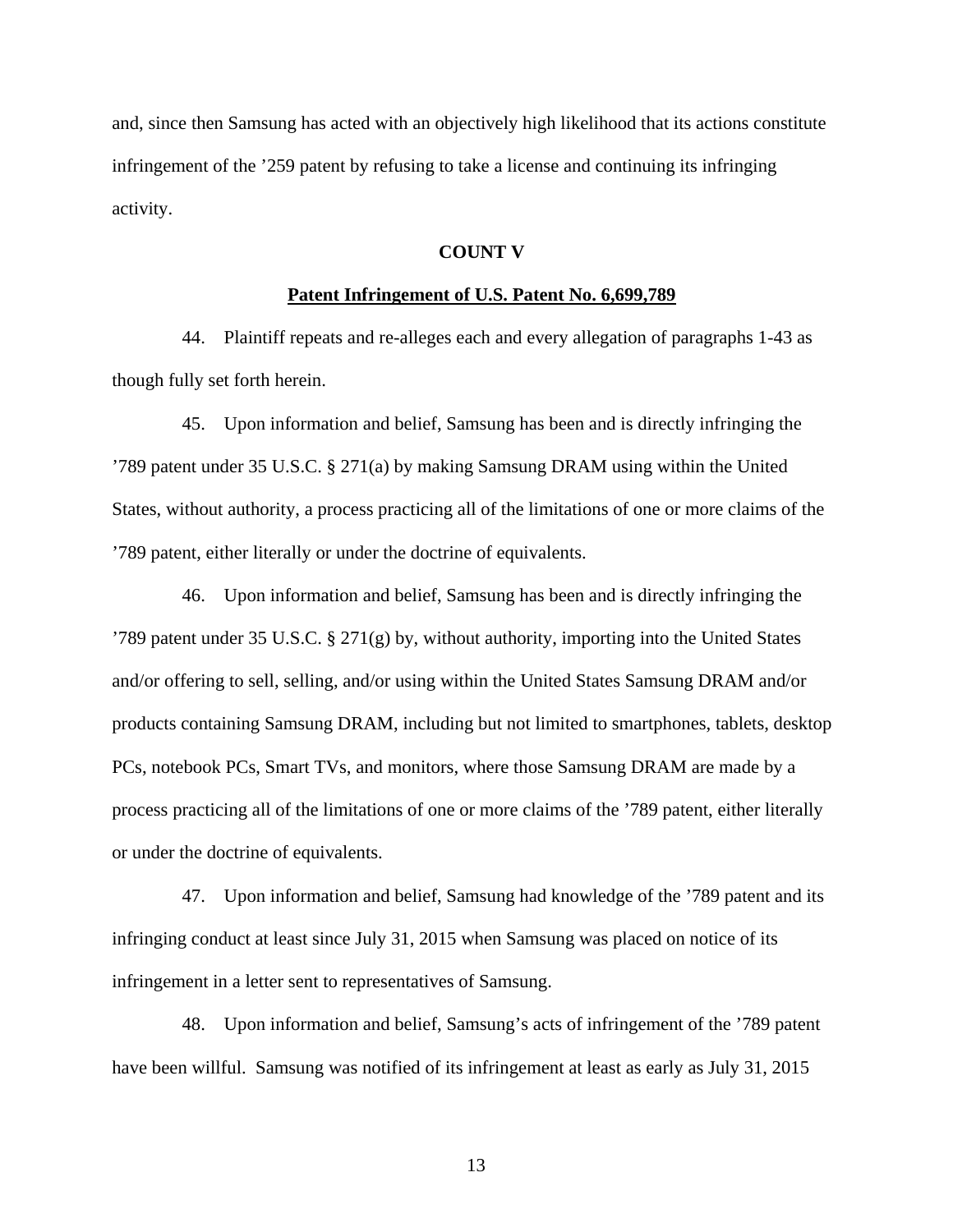and, since then Samsung has acted with an objectively high likelihood that its actions constitute infringement of the '789 patent by refusing to take a license and continuing its infringing activity.

## **COUNT VI**

## **Patent Infringement of U.S. Patent No. 6,849,897**

49. Plaintiff repeats and re-alleges each and every allegation of paragraphs 1-48 as though fully set forth herein.

50. Upon information and belief, Samsung has been and is directly infringing the '897 patent under 35 U.S.C. § 271(a) by, without authority, making, using, offering to sell, and/or selling within the United States and/or importing into the United States Samsung flash memories that include all of the limitations of one or more claims of the '897 patent, either literally or under the doctrine of equivalents, and/or products containing those Samsung flash memories including but not limited to: stand-alone flash devices, smartphones, tablets, and PCs.

51. Upon information and belief, Samsung had knowledge of the '897 patent and its infringing conduct at least since July 31, 2015 when Samsung was placed on notice of its infringement in a letter sent to representatives of Samsung.

52. Upon information and belief, Samsung's acts of infringement of the '897 patent have been willful. Samsung was notified of its infringement at least as early as July 31, 2015 and, since then, Samsung has acted with an objectively high likelihood that its actions constitute infringement of the '897 patent by refusing to take a license and continuing its infringing activity.

## **JURY DEMAND**

53. Plaintiff hereby requests a trial by jury pursuant to Rule 38 of the Federal Rules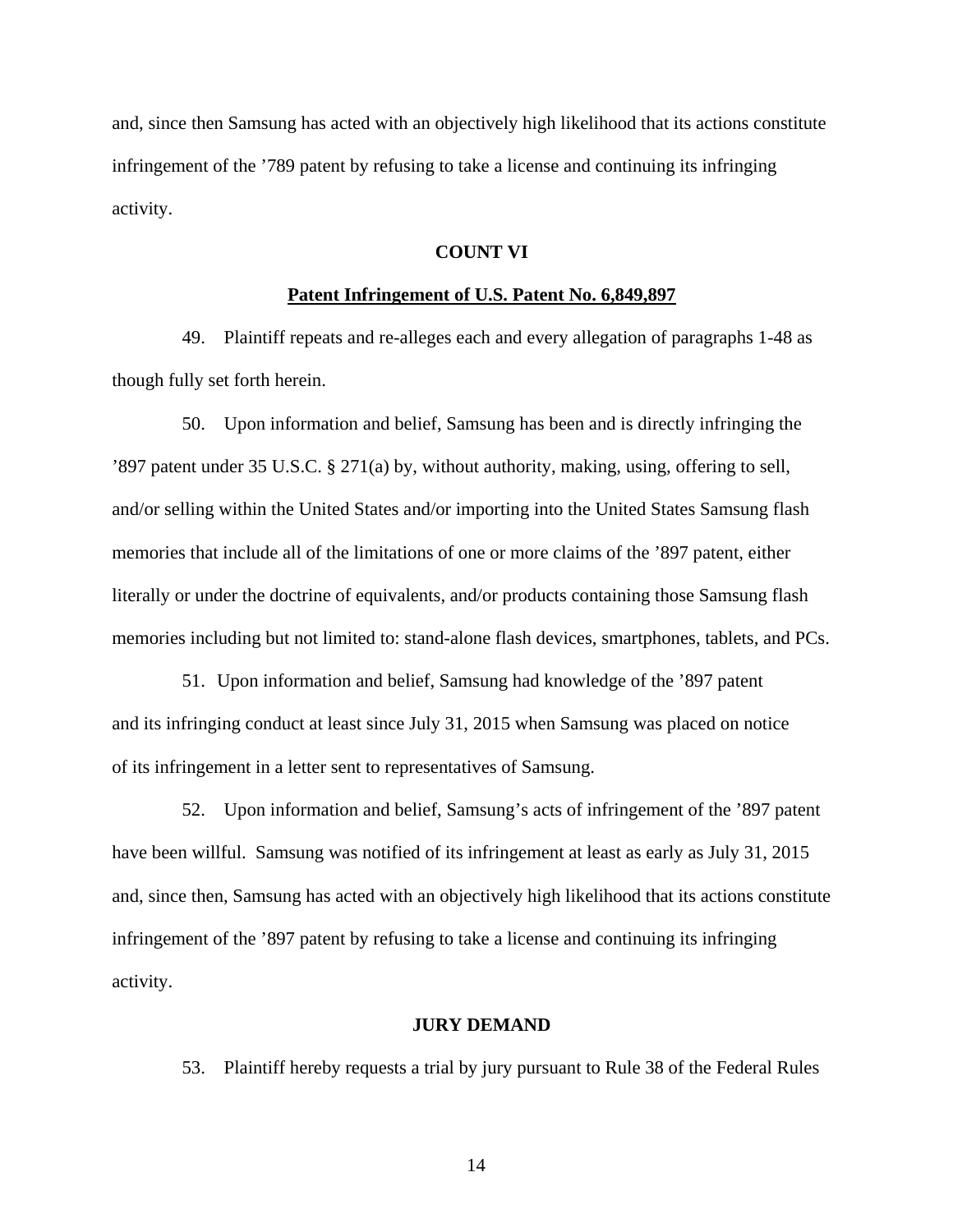of Civil Procedure.

## **PRAYER FOR RELIEF**

54. Plaintiff is entitled to recover from Samsung the damages sustained by Plaintiff as a result of Samsung's wrongful acts in an amount subject to proof at trial, which, by law, cannot be less than a reasonable royalty, together with interest and costs as fixed by this Court.

55. Plaintiff has incurred and will incur attorneys' fees, costs, and expenses in the prosecution of this action. The circumstances of this dispute create an exceptional case within the meaning of 35 U.S.C. § 285, and Plaintiff is entitled to recover its reasonable and necessary attorneys' fees, costs, and expenses.

56. Plaintiff respectfully requests that the Court find in its favor and against Samsung, and that the Court grant Plaintiff the following relief:

- A. A judgment that Samsung has infringed the patents-in-suit as alleged herein, directly and/or indirectly by contributing to infringement of such patents;
- B. A judgment for an accounting of all damages sustained by Plaintiff as a result of the acts of infringement by Samsung;
- C. A judgment and order requiring Samsung to pay Plaintiff damages under 35 U.S.C. § 284, including up to treble damages for willful infringement as provided by 35 U.S.C. § 284, and any royalties determined to be appropriate;
- D. A judgment and order requiring Samsung to pay Plaintiff pre-judgment and postjudgment interest on the damages awarded;
- E. A judgment and order finding this to be an exceptional case and requiring Samsung to pay the costs of this action (including all disbursements) and attorneys' fees as provided by 35 U.S.C. § 285; and